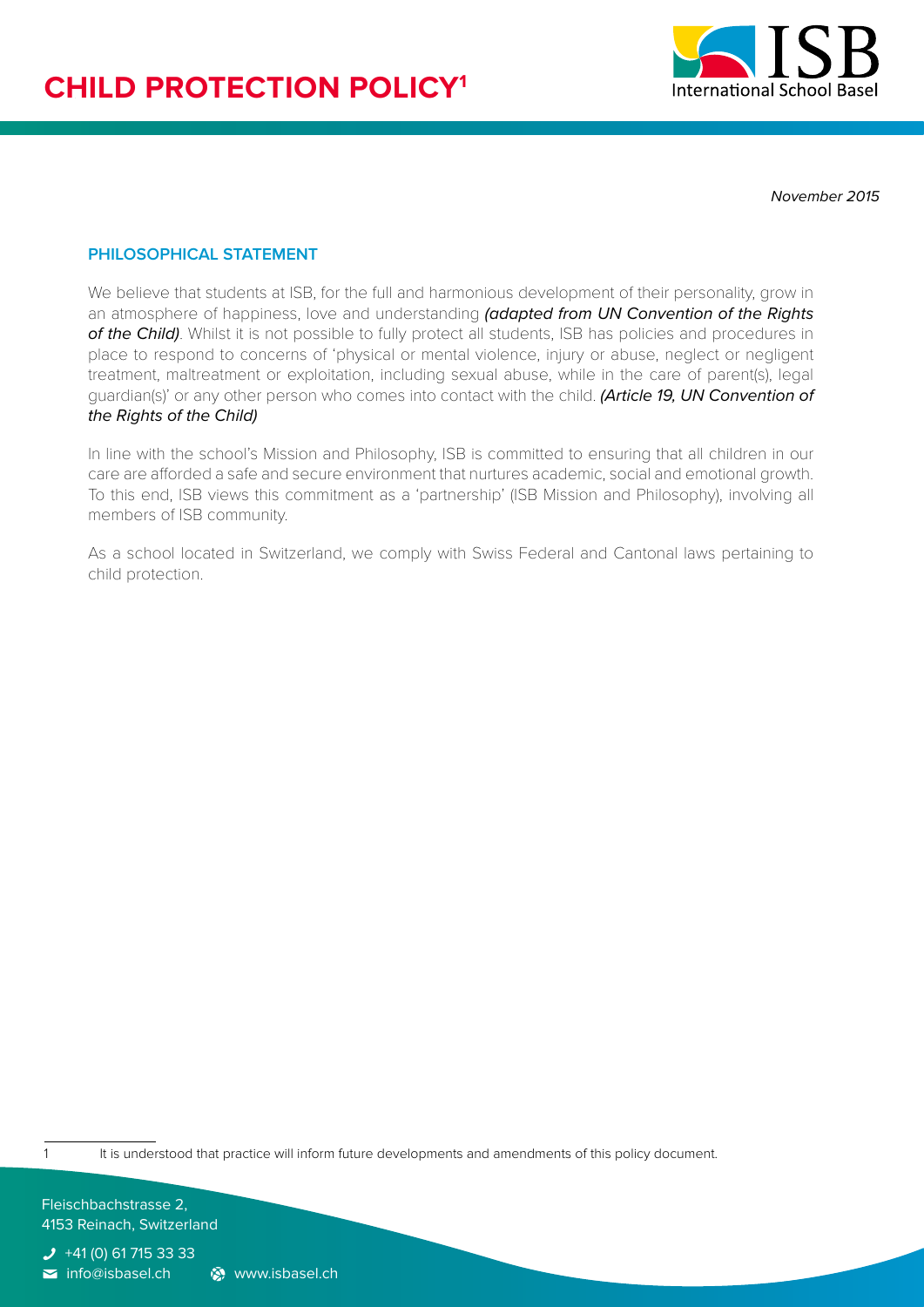## **GUIDING PRINCIPLES**

ISB is guided by a duty and responsibility to 'protect and safeguard the interests of all children'. Any action around child protection is founded on agreed and documented procedures, collaboration with all relevant institutions/legal authorities and informed and confident staff, prepared to respond to child protection situations.

This policy document provides the foundation for all work associated with child protection at ISB. The procedures section provides general guidelines for all members of ISB community to ensure our students' safety and wellbeing is a priority at all times.

ISB seeks to be a safe environment for students who may be experiencing abuse or neglect in any aspect of their lives. As such, ISB will:

- Ensure this policy is available to all parents and applicant families,
- Provide education for students about their rights, how to keep themselves safe, and what to do if they are in danger,
- Provide guidelines and/or training for all adult ISB community members in identifying and acting on child protection related issues,
- Protect ISB employees who come forward and report on any suspicious allegation,
- Review periodically the policy for effectiveness and development arising from its practice,
- Make every effort to apply hiring practices that are in line with the ISB Child Protection Policy.

ISB is committed to ensuring that students at our school will be able to talk freely to adult members of our community if they have concerns related to themselves or others. Everyone who comes into contact with students and their families has a role to play in safeguarding students.

Adults in the ISB community (includes ISB staff and families/parent(s)/guardian(s)), having the opportunity to observe and interact with students, within or beyond the school grounds, have a professional and/or ethical obligation to:

- Respond to students who are in need of support and protection,
- Report suspected incidents of child abuse or neglect whenever there is reasonable cause to believe, even if certainty has not been established or proven, that a child has suffered, or is at significant risk of suffering abuse or neglect.

Any disclosure, including potential reports against an adult member of the ISB community, will be taken seriously and follows internal procedures. At all times, the safety of the student will be kept at the highest priority whilst maintaining the reputation and integrity of the adult concerned.

## **CONFIDENTIALITY**

At all stages in the process, all parties will treat all information as STRICTLY CONFIDENTIAL and will not discuss it with any other person.

## **DOCUMENTATION**

It is the duty and responsibility of those involved and ultimately the principal to document (electronic and/or paper, as required) the case, ensuring the information is accessible when required and protected from non-authorised access and/or damage. The campus principal keeps an independent secure file of CP cases arising in the school which is checked against every new CP case that comes up.

#### **APPLICABLE LAW**

For any disputes arising from the application of this policy, ISB will be governed by Swiss law.